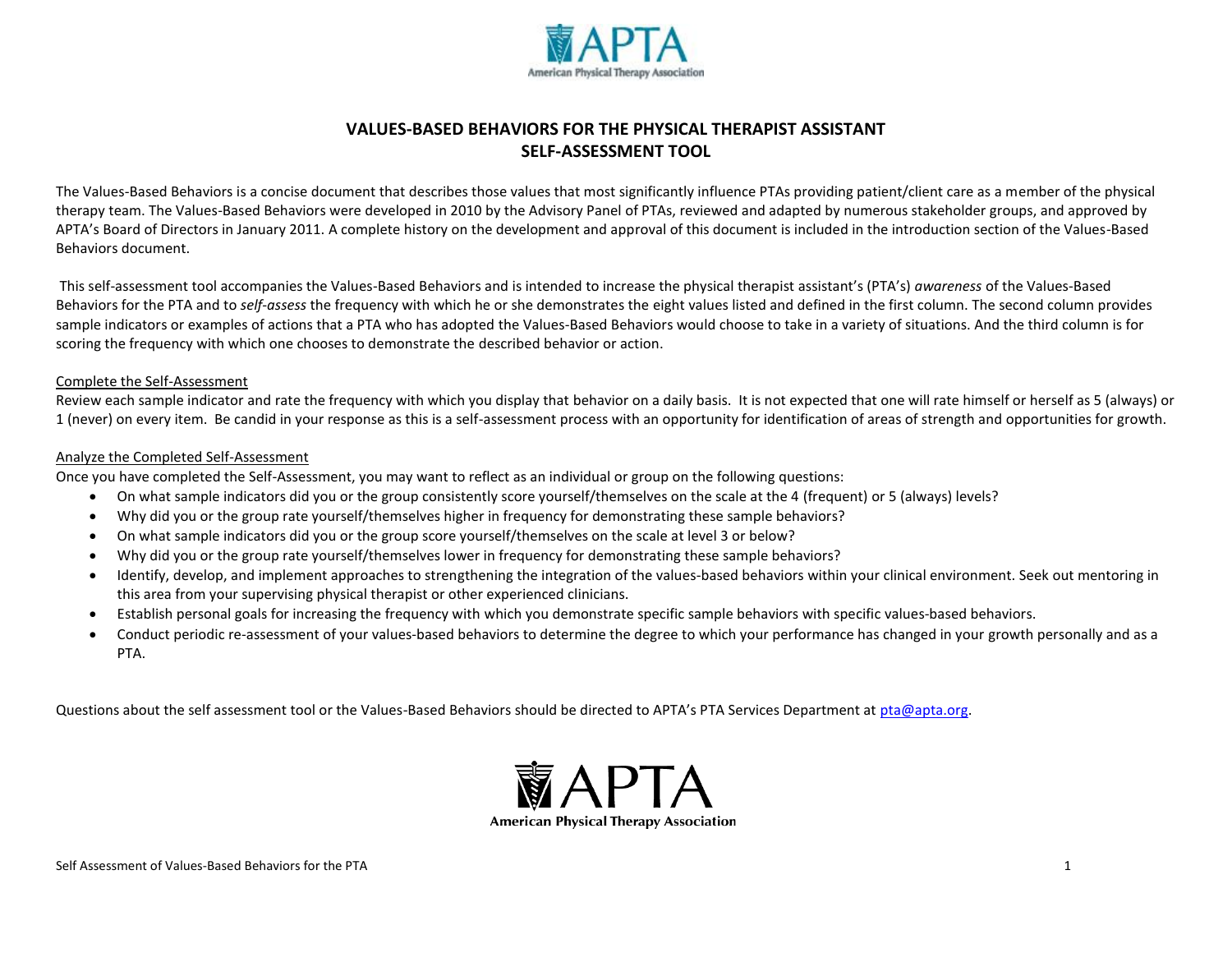## **VALUES-BASED BEHAVIORS FOR THE PHYSICAL THERARPIST ASSISTANT (PTA)**

For each values-based behavior listed, a definition is provided and a set of sample indicators that describe what one would see if the PTA were demonstrating that behavior in his/her daily work. For each of the sample indicators listed, check the box that best represents the frequency with which you demonstrate the behavior where: **1 = Never; 2 = Rarely; 3 = Occasionally; 4 = Frequently; and 5 = Always**.

| <b>Values-Based</b>                                                                                                    | <b>Sample Indicators</b>                                                                                                                                                                                                       | <b>Self-Assessment Rating</b> |                      |                           |          |              |  |
|------------------------------------------------------------------------------------------------------------------------|--------------------------------------------------------------------------------------------------------------------------------------------------------------------------------------------------------------------------------|-------------------------------|----------------------|---------------------------|----------|--------------|--|
| <b>Behavior with</b><br><b>Definition</b>                                                                              |                                                                                                                                                                                                                                | 1<br>Never                    | rely<br>$\mathbf{N}$ | Occasiona<br>$\mathbf{m}$ | quent    | Always<br>m. |  |
| <b>Altruism</b>                                                                                                        | 1. Providing patient/client-centered interventions.                                                                                                                                                                            | 1                             | $2\Box$              | 3 <sup>2</sup>            | $4 \mid$ | $5\Box$      |  |
| Altruism is the primary                                                                                                | 2. Readily offering to assist the physical therapist in providing patient/client interventions.                                                                                                                                | 1                             | $2\Box$              | 3                         | 4        | 5            |  |
| regard for or devotion to the<br>interest of patients/clients,                                                         | 3. Generously providing the necessary time and effort to meet patient/client needs.                                                                                                                                            | 1                             | $2\Box$              | 3 <sup>2</sup>            | 4        | $5\Box$      |  |
| thus assuming the fiduciary<br>responsibility of placing the<br>needs of the patient/client<br>ahead of the PTA's self | 4. Placing the patient/client's needs ahead of one's won, as evidenced by willingness to alter<br>one's schedule, delay other projects or tasks, etc.                                                                          | 1                             | $2\Box$              | 3 <sup>2</sup>            | 4 I      | $5\Box$      |  |
| interest.                                                                                                              | 5. Contributing, as able, to the provision of physical therapy services to underserved and<br>underrepresented populations.                                                                                                    | 1                             | $2\Box$              | $3^{\circ}$               |          | $5\sqrt{ }$  |  |
| <b>Caring and Compassion</b>                                                                                           | 1. Actively listening to the patient/client and considering the patient/client's needs and<br>preferences.                                                                                                                     | 1                             | $2\Box$              | $3^{\circ}$               | 41 I     | $5\Box$      |  |
| Compassion is the desire to<br>identify with or sense                                                                  | 2. Exhibiting compassion, caring, and empathy in providing services to patients/clients.                                                                                                                                       | 1                             | $2\Box$              | 3 <sup>1</sup>            | 4        | $5\Box$      |  |
| something of another's<br>experience; a precursor of                                                                   | 3. Demonstrating respect for others and considering others as unique and of value.                                                                                                                                             | $1\Box$                       | $2\Box$              | $3\Box$                   | 4        | $5\Box$      |  |
| caring.<br>Caring is the concern,<br>empathy, and consideration                                                        | 4. Considering social, emotional, cultural, psychological, environmental, and economic influences<br>of the patient/client (eg, learning styles, language abilities, cognitive abilities and adapting<br>approach accordingly. | $1\Box$                       | $2\square$           | $3^{\circ}$               | 4        | $5\Box$      |  |
| for the needs and values of<br>others.                                                                                 | 5. Recognizing and refraining from acting on one's social, cultural, gender, and sexual biases; i.e.<br>demonstrate a nonjudgmental attitude.                                                                                  | 1                             | $2\Box$              | 3 <sup>1</sup>            |          | 5            |  |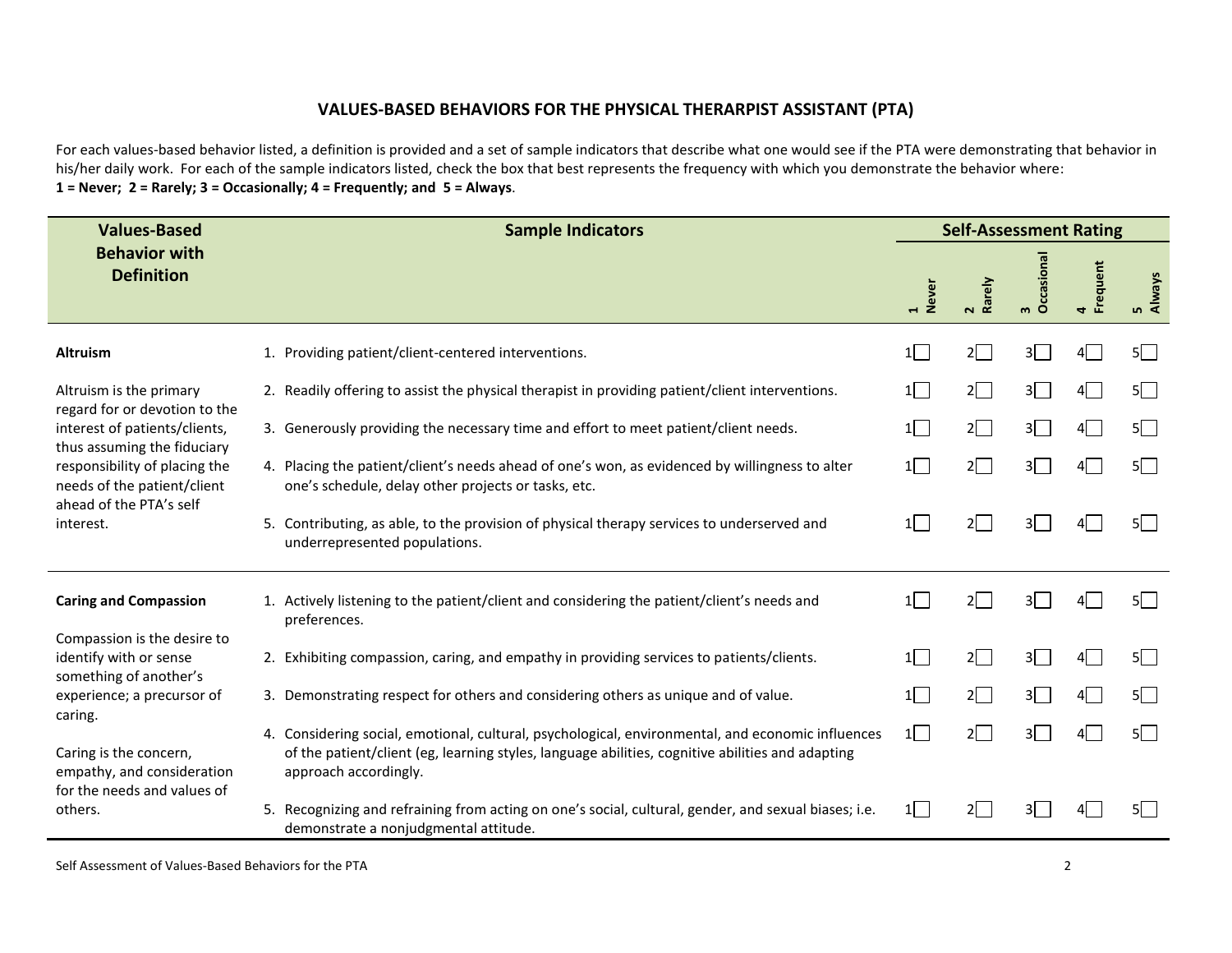| <b>Continuing Competence</b><br>Continuing competence is<br>the lifelong process of<br>maintaining and<br>documenting competence<br>through ongoing self-<br>assessment, development,<br>and implementation of a<br>personal learning plan, and<br>subsequent reassessment. | 1. | Identifying strengths and limitations in knowledge, skills, and behaviors through self-<br>assessment and feedback from physical therapists and others, and developing and<br>implementing strategies to address the limitations.                                | $1\sqrt{ }$ | 2           |                |   |             |
|-----------------------------------------------------------------------------------------------------------------------------------------------------------------------------------------------------------------------------------------------------------------------------|----|------------------------------------------------------------------------------------------------------------------------------------------------------------------------------------------------------------------------------------------------------------------|-------------|-------------|----------------|---|-------------|
|                                                                                                                                                                                                                                                                             | 2. | Maintaining continuing competence using a variety of lifelong learning strategies (eg,<br>continuing education, reflective journals, journal clubs, and working with a mentor).                                                                                  | 1           | $2\sqrt{ }$ | 3 <sup>1</sup> |   | $5\sqrt{ }$ |
|                                                                                                                                                                                                                                                                             | 3. | Seeking further education in the use and delivery of interventions based on new evidence as it<br>becomes available.                                                                                                                                             | $1\Box$     | $2\Box$     | 3 <sup>1</sup> |   | $5\sqrt{ }$ |
|                                                                                                                                                                                                                                                                             | 4. | Developing and implementing a career advancement plan based on interests, opportunities,<br>and career aspirations.                                                                                                                                              | 1           | $2\Box$     | $3^{\circ}$    |   | $5\sqrt{ }$ |
| <b>Duty</b>                                                                                                                                                                                                                                                                 | 1. | Demonstrating behaviors, conduct, actions, attitudes, and values consistent with the roles,<br>responsibilities, and tasks of the PTA.                                                                                                                           | $1\Box$     | $2\Box$     | 3 <sup>l</sup> |   | $5\sqrt{ }$ |
| Duty is the commitment to<br>meeting one's obligations to<br>provide effective physical                                                                                                                                                                                     | 2. | Facilitating each patient/client's achievement of goals for function, health, and wellness, as<br>directed in the plan of care.                                                                                                                                  | 1           | $2\Box$     | 3 <sup>2</sup> |   | $5\sqrt{ }$ |
| therapy services to individual<br>patients/clients, to serve the                                                                                                                                                                                                            | 3. | Preserving the safety, security, and confidentiality of individuals in all patient/client contexts.                                                                                                                                                              | $1\Box$     | $2\Box$     | $3\Box$        |   | $5\sqrt{ }$ |
| profession, and to positively<br>influence the health of<br>society.                                                                                                                                                                                                        | 4. | Participating in quality assurance/quality improvement activities in physical therapy care.                                                                                                                                                                      | $1\Box$     | $2\Box$     | 3 <sup>2</sup> | 4 | $5\Box$     |
|                                                                                                                                                                                                                                                                             | 5. | Promoting the profession of physical therapy.                                                                                                                                                                                                                    | $1\Box$     | $2\Box$     | 3 <sup>2</sup> | 4 | $5\Box$     |
|                                                                                                                                                                                                                                                                             | 6. | Providing student instruction and mentoring other PTAs.                                                                                                                                                                                                          | 1           | $2\Box$     | 3              | 4 | $5\Box$     |
| Integrity                                                                                                                                                                                                                                                                   |    | 1. Adhering to applicable laws regarding scope of work, payment policies and guidelines,<br>institutional policies and procedures, and APTA policies, positions, and guidelines to ensure<br>optimal patient/client care and fiscal management.                  | 1           | $2\sqrt{ }$ | 3 <sup>l</sup> |   | $5\sqrt{ }$ |
|                                                                                                                                                                                                                                                                             |    | 2. Adhering to the highest standards of the profession for the PTA, including the Standards of<br>Ethical Conduct for the Physical Therapist Assistant, Guide for Conduct of the Physical<br>Therapist Assistant, state practice acts, and payment requirements. | $1\Box$     | $2\sqrt{ }$ |                |   | 5           |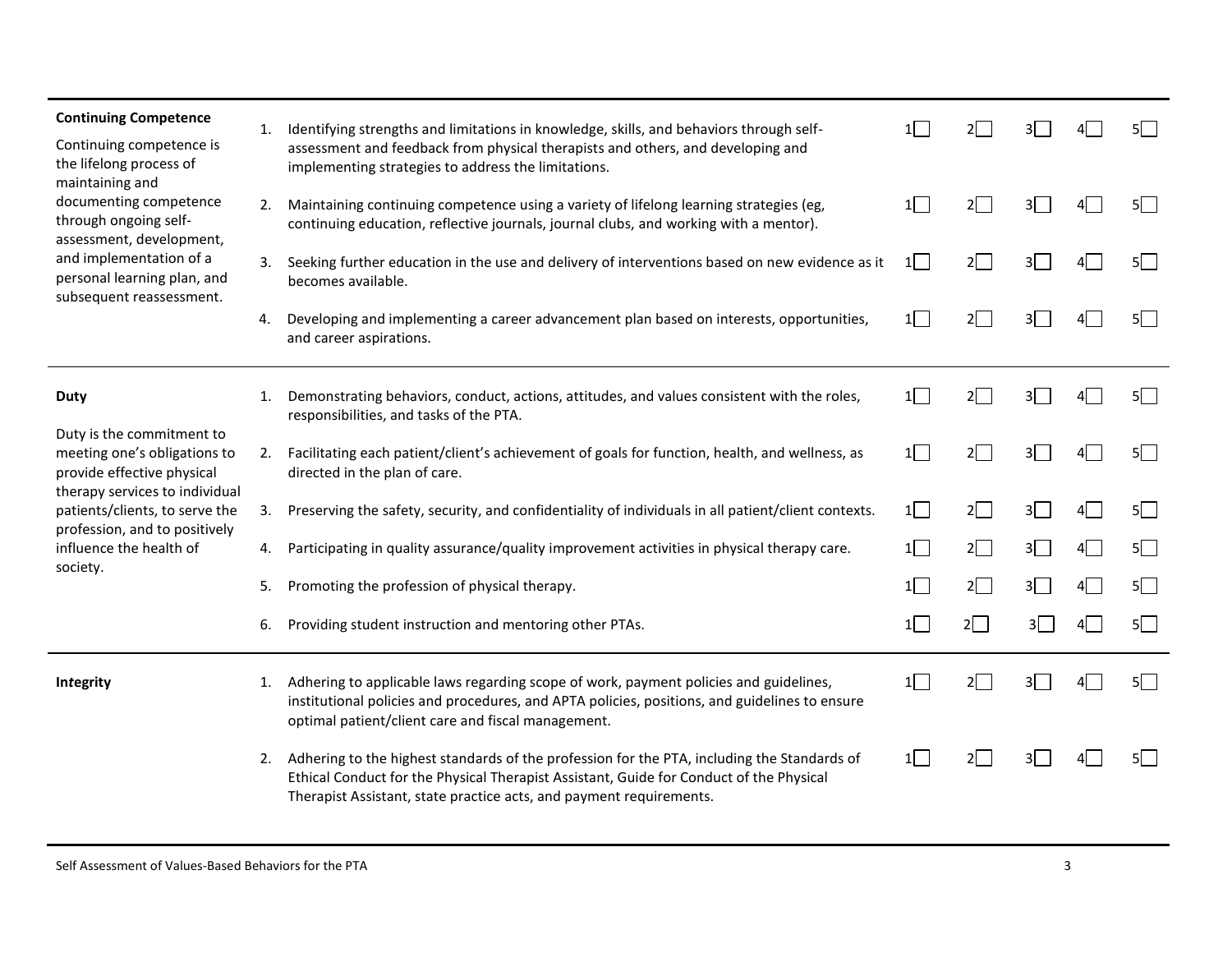| Integrity (cont.)                                                                                              | 3. | Demonstrating the ideals of the values-based behaviors of the PTA.                                                                                                                                                                                                                                                                                                                   | 1        | $2\Box$ | 3 <sup>2</sup>            | 41 | $5\Box$     |
|----------------------------------------------------------------------------------------------------------------|----|--------------------------------------------------------------------------------------------------------------------------------------------------------------------------------------------------------------------------------------------------------------------------------------------------------------------------------------------------------------------------------------|----------|---------|---------------------------|----|-------------|
|                                                                                                                | 4. | Demonstrating honesty and trustworthiness in all interactions and relationships.                                                                                                                                                                                                                                                                                                     | $1\vert$ | $2\Box$ | 3 <sup>2</sup>            | 4  | $5\Box$     |
|                                                                                                                | 5. | Choosing employment situations that are congruent with ethical principles and work<br>standards.                                                                                                                                                                                                                                                                                     | 1        | $2\Box$ | 3                         | 4  | $5\Box$     |
|                                                                                                                | 6. | Identifying ethical and legal concerns and initiating actions to address the concern, when<br>appropriate.                                                                                                                                                                                                                                                                           | 1        | $2\Box$ | 3 <sup>1</sup>            | 41 | $5\sqrt{ }$ |
| <b>PT/PTA Collaboration</b><br>The PT/PTA team works<br>together, within each<br>partner's respective role, to | 1. | Educating the PT as needed about the roles, responsibilities, and appropriate utilization of the<br>PTA in the PT/PTA team using available resources (eg, state licensure/practice rules and<br>regulations, PTA clinical problem-solving algorithm, PTA direction and supervision algorithms,<br>Minimum Required Skills of Physical Therapist Assistant Graduates at Entry-Level). | 1        | $2\Box$ | 3 <sup>7</sup>            | 4I | $5\Box$     |
| achieve optimal                                                                                                | 2. | Promoting a positive working relationship within the PT/PTA team.                                                                                                                                                                                                                                                                                                                    | $1\Box$  | $2\Box$ | 31                        |    | $5\Box$     |
| patient/client care and to<br>enhance the overall delivery<br>of physical therapy services.                    | 3. | Demonstrating respect for the roles and contributions of both the PT and PTA in achieving<br>optimal patient/client care, including the PT's responsibility for the PTA's performance in<br>patient/client interventions.                                                                                                                                                            | $1\Box$  | $2\Box$ | 3                         | 41 | $5\Box$     |
|                                                                                                                | 4. | Seeking out opportunities to collaborate with the PT to improve outcomes in patient/client<br>care.                                                                                                                                                                                                                                                                                  | 1        | $2\Box$ | 3 <sup>2</sup>            |    | 5           |
|                                                                                                                | 5. | Working with the PT in educating consumers and other health care providers about physical<br>therapy.                                                                                                                                                                                                                                                                                | 1        | $2\Box$ | 3 <sup>7</sup>            |    | 5           |
| <b>Responsibility</b>                                                                                          | 1. | Identifying strengths and limitations in knowledge and skill, and working within limitations of<br>personal ability.                                                                                                                                                                                                                                                                 | 1        | $2\Box$ | 3 <sup>2</sup>            |    | $5\Box$     |
| Responsibility is the active<br>acceptance of the roles,<br>obligations, and actions of                        | 2. | Completing patient/client care and other tasks in a timely and efficient manner.                                                                                                                                                                                                                                                                                                     | $1\Box$  | $2\Box$ | $3\overline{\phantom{0}}$ | 41 | $5\Box$     |
| the PTA, including behaviors<br>that positively influence                                                      | 3. | Identifying, acknowledging, and accepting responsibility for actions and, when errors occur,<br>following error reporting processes.                                                                                                                                                                                                                                                 | 1        | $2\Box$ | 3 <sup>2</sup>            | 4  | $5\Box$     |
| patient/client outcomes, the<br>profession, and the health<br>needs of society.                                | 4. | Communicating in a timely manner with others (eg, PTs, patients/clients, and others).                                                                                                                                                                                                                                                                                                | 1        | 21      |                           |    | $5\Box$     |

Self Assessment of Values-Based Behaviors for the PTA 4 and 2008 and 2008 and 2008 and 2008 and 2008 and 2008 and 2008 and 2008 and 2008 and 2008 and 2008 and 2008 and 2008 and 2008 and 2008 and 2008 and 2008 and 2008 and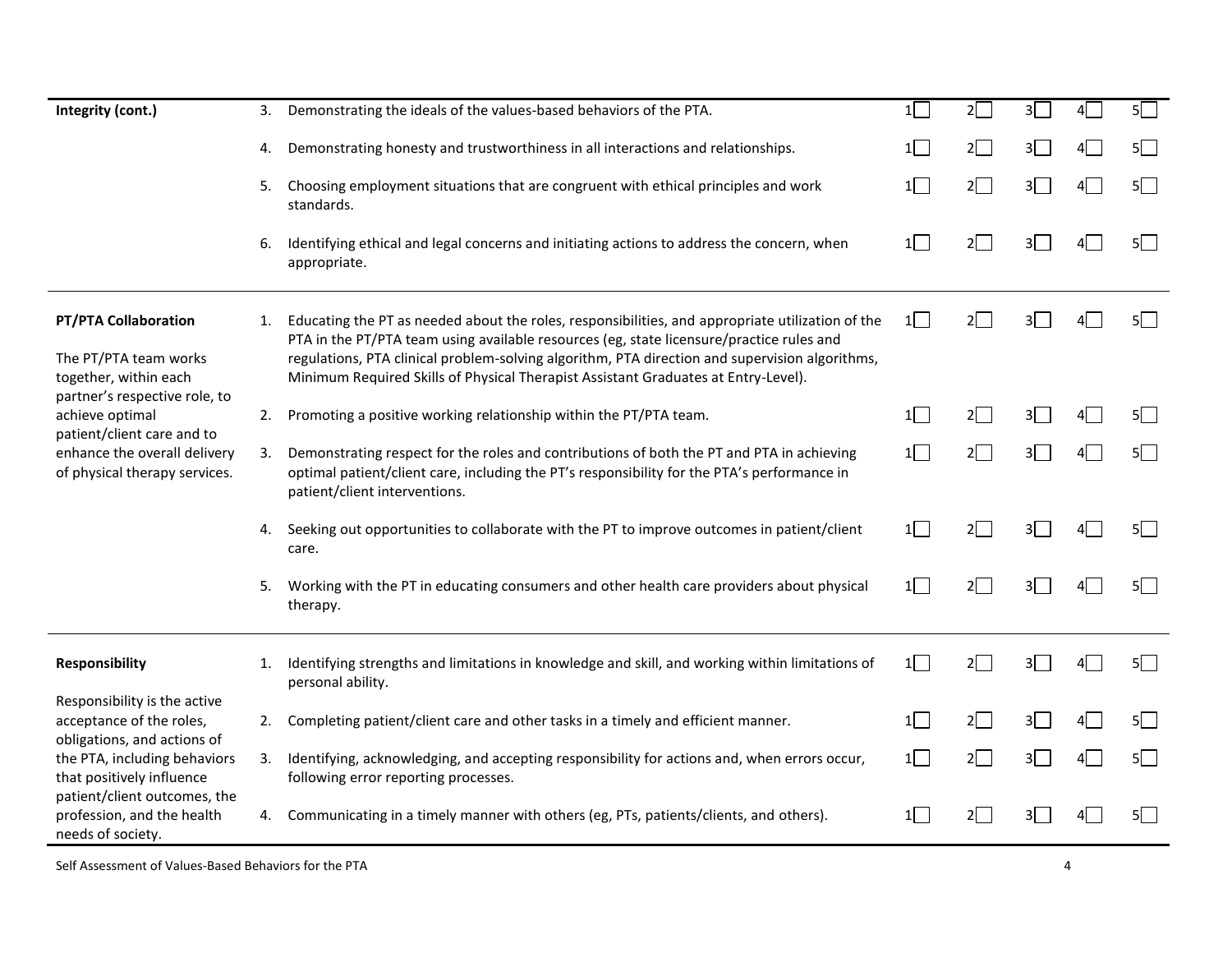| Social Responsibility                                                                                                                                        |    | Advocating for patient/client needs in the clinical setting.                                                                                                                                                   |    |  |       |
|--------------------------------------------------------------------------------------------------------------------------------------------------------------|----|----------------------------------------------------------------------------------------------------------------------------------------------------------------------------------------------------------------|----|--|-------|
| Social responsibility is the<br>promotion of a mutual trust                                                                                                  |    | Demonstrating behaviors that positively represent the profession to the public.                                                                                                                                |    |  | .51 - |
| between the PTA, as a<br>member of the profession,<br>and the larger public that<br>necessitates responding to<br>societal needs for health and<br>wellness. | 3. | Promoting a healthy lifestyle, wellness, and injury prevention strategies in the community.                                                                                                                    |    |  |       |
|                                                                                                                                                              | 4. | Serving the profession and the community, including activities occurring in conjunction with<br>work or outside of work (eg, community health fairs, National Physical Therapy Month events,<br>APTA service). | 11 |  | 5I.   |
|                                                                                                                                                              | 5. | Advocating for changes in laws, regulations, standards, and guidelines that positively affect<br>physical therapy and patient/client services.                                                                 |    |  |       |

**Date Completed: Comments:**